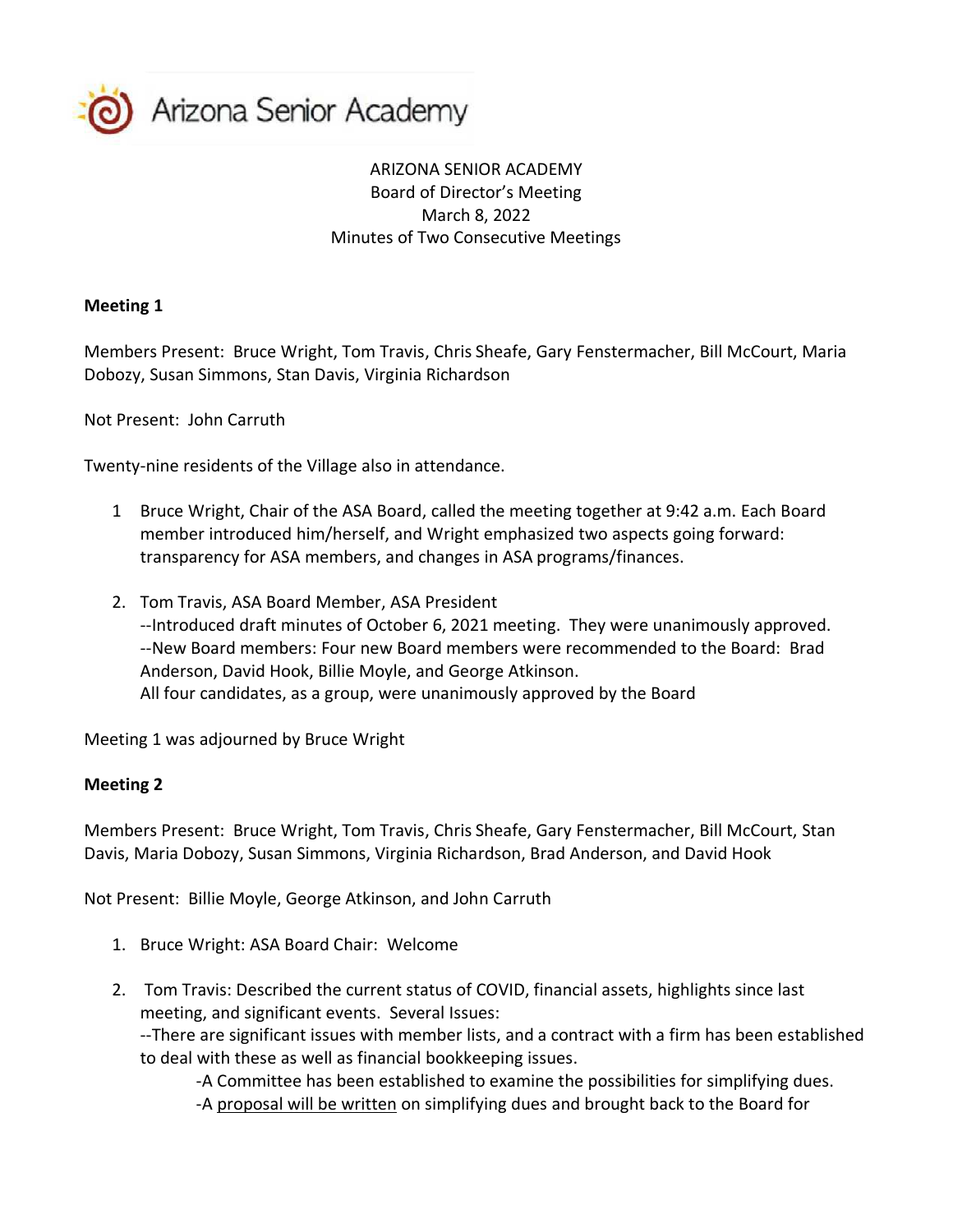review.

--A problem going forward is finding volunteers to lead critical activities in the ASA

- 3. Maria Dobozy: ASA Board Member, ASA Program Coordinator. --Lectures are moving forward. Some are hybrid—Live and ZOOM; but others will continue to be ZOOMed since the presenters were contracted a while ago, and do not live in Tucson. --Four live classes are moving apace or just completed, an Art Exhibit will take place soon, and several other one-time programs are on the books.
- 4. Leslie Nitzberg: ASA Music Coordinator.

--Weekly concerts have been taking place in the Great Room (without the audience) and video recordings are on the website.

--At this time, there are live recordings that are zoomed as well. The concerts are now taking place on Fridays at 11:30.

--Maria Dobozy suggested that we get in touch with *Vail Voices* to see if they are resuming their schedule of activities in the paper.

5. Gary Fenstermacher: ASA Board Member, President of Academy Services Corporation:

--Presented a short history of the Corporation, and its relationship to ASA. Described how, over the years, the Village Wellness program was discontinued, and the two Assisted Living Villas remain.

--The Villas are running in the black at this time; however, the big problem is finding Staff—a problem faced by so many institutions at this point.

6. Tom Travis: ASA President: On Team Management

--The Pandemic cut out a lot of essential elements in the Village that help build community. He described 4 major initiatives for 2022:

- -Emphasize meaningful social engagement
- -Explore support to community schools, develop study and art projects, provide classes and workshops to address challenges of aging;

 -Explore expanding membership and programs beyond the village, resulting in increasing membership, volunteer base, grant availability, and venues for activity

--Presented the Management chart to the Board members, and discussed the need for volunteers in some critical places in the chart.

--Discussion of changes in membership and dues: Questions from the Board members about how many houses there are in total (248), and how many are for sale for new homes (~35).

7. Jennifer Broden: ASA Financial Officer